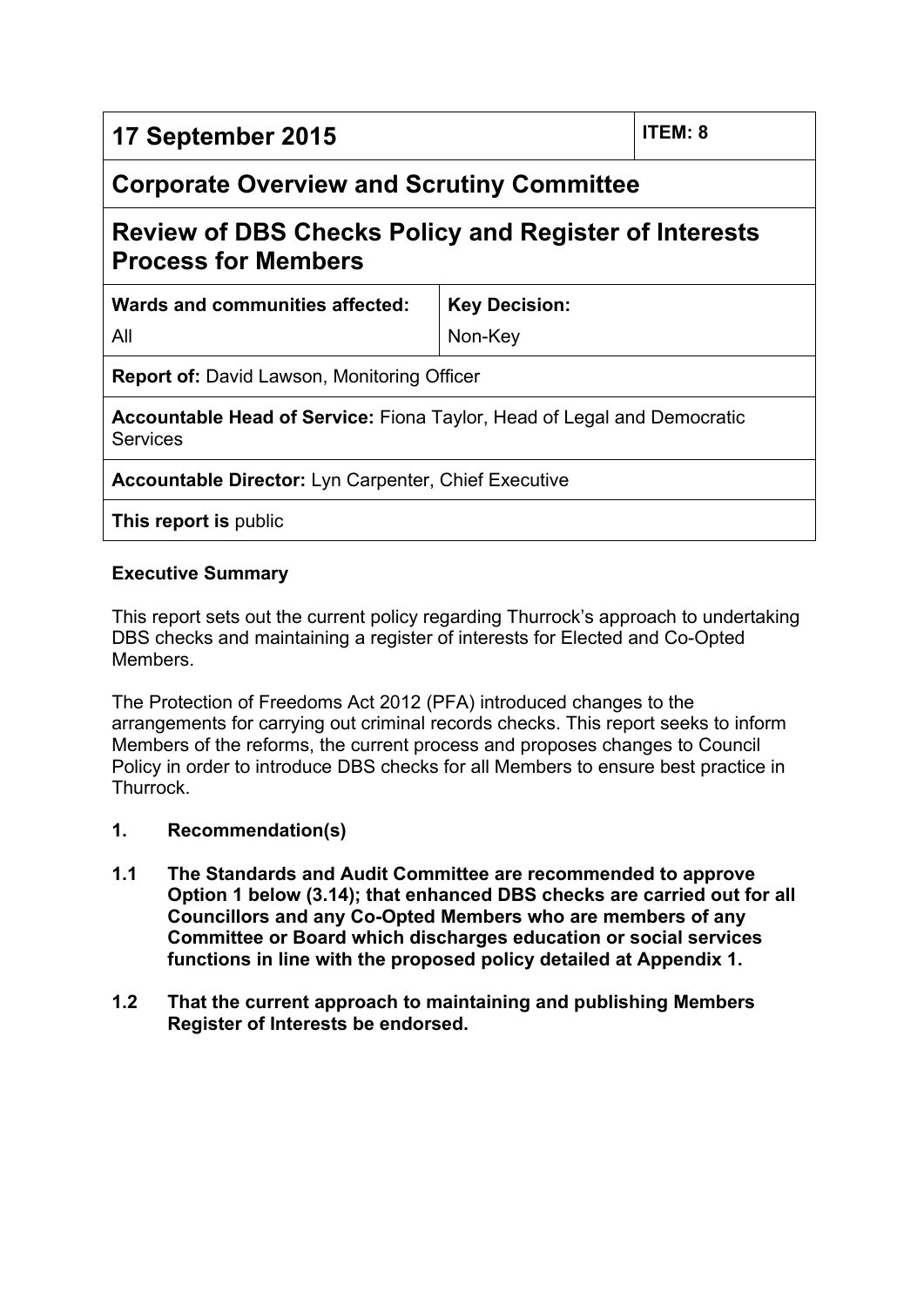# **2. Introduction and Background**

#### Disclosure and Barring Service (DBS) Checks

- 2.1 The Protection of Freedoms Act 2012 (PFA) introduced changes to the arrangements for carrying out criminal records checks. One of the key changes involved the merger of the Criminal Records Bureau (CRB) and the Independent Safeguarding Authority (ISA) in December 2012 to form a new body called the Disclosure and Barring Service (DBS).
- 2.2. The DBS is a non-departmental public body, sponsored by the Home Office. The DBS provides access to criminal records and other relevant information for organisations in England and Wales and is also responsible for investigating safeguarding concerns and maintaining the barred lists for Children and Adults and the combined list (these are statutory lists containing details of people considered unsuitable to work with children and/or adults).
- 2.3 The changes introduced under the Protection of Freedoms Act 2012 not only affected the administrative arrangements but also scaled back the number of activities, involving work with children and adults, that are regulated; these are known as "regulated activities".
- 2.4 Individuals on a barred list for children and/or adults cannot undertake a "regulated activity" and it is a criminal offence for the Council to allow an individual to do so without first checking whether they are on a barred list. That it is why it is important for the Council to carry out pre-appointment checks in relation to individuals appointed to positions that involve the carrying out of a "regulated activity"
- 2.5 The revised definition of "regulated activity" was brought into force as a result of the PFA in September 2012. A "regulated activity" is one involving close work with vulnerable groups, including children, which a barred person must not do.
- 2.6 The legislation redefined and reduced the scope of regulated activities. Examples of "regulated activity" include being employed in a position that involves regularly undertaking unsupervised activities such as caring for or supervising children, regularly working for certain establishments such as children's centres, and providing personal care to an adult in a care home or day care centre.
- 2.7 The majority of Councillors or co-opted members do not have unsupervised contact with children or adults as part of their role and therefore will not be involved in "regulated activity". Therefore, unless activities fall within the redefined scope of "regulated activity", Councillors or co-opted members are not required to be checked by virtue only of their position as a Councillor or co-opted member.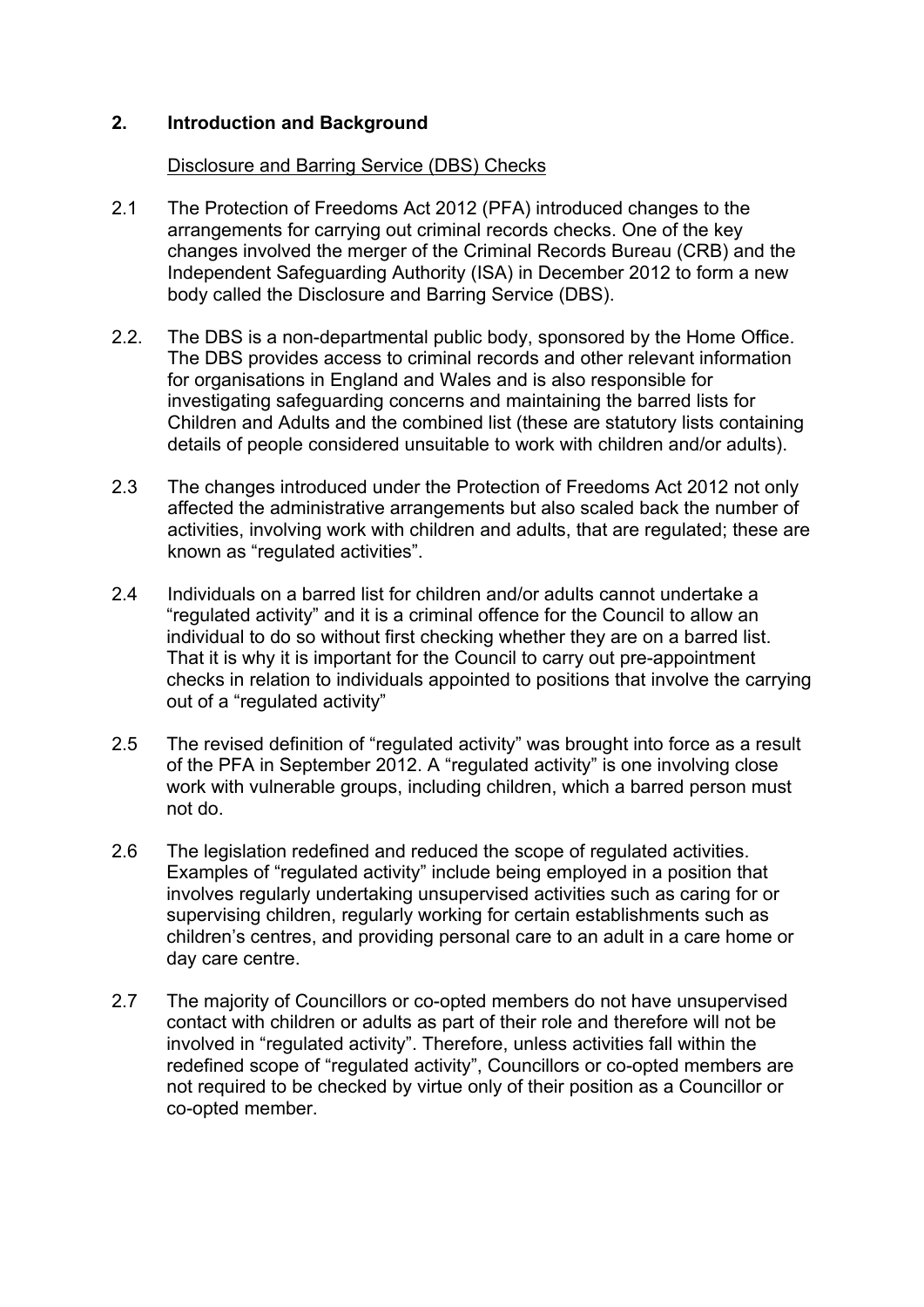2.8 It should be noted that the law relating to elections already provides some safeguard by barring individuals from standing for election if they have been convicted of a criminal offence within the last 5 years and received in excess of 3 months' imprisonment.

### Register of Interests – Current Process

- 2.9 Elected Members are required to register any disclosable pecuniary interests of themselves or a spouse or civil partner who they live with, within 28 days of taking up office. It is a criminal offence if a Councillor fails, without reasonable excuse, to declare or register interests with the Monitoring Officer.
- 2.10 Currently Members Services liaise with Members once elected and advise them of the process for completing a Register of Interest form. The forms are collated by Members Services and provided to the Business Support Officer in Legal Services who works with the Monitoring Officer to ensure all forms are reviewed, signed and filed accordingly. Once reviewed and formally signed by the Monitoring Officer the information is published online to each Members website page where the public and other Members can review as they wish.
- 2.11 It is Members responsibility to advise the Monitoring Officer of any changes to their register of disclosable pecuniary interests and declare these at meetings where relevant

#### **3. Issues, Options and Analysis of Options**

#### **Thurrock's current DBS check policy for Members**

- 3.1 Thurrock's current policy is that those Members appointed to the following Committees are required to undertake a DBS check prior to taking their seats:
	- Children's Services Overview and Scrutiny Committee
	- Health and Wellbeing Overview and Scrutiny Committee
	- Standards and Audit Committee
	- Corporate Parenting Committee
- 3.2 This is approved at Annual Council each year when the allocation of Committee Seats and Committee appointments are agreed, and under Committee Procedure Rule 13.2 (Chapter 5, Part 2 of the Council's Constitution) which states that members of the Corporate Parenting Committee are required to undertake a DBS Check prior to taking up their role.
- 3.3 Currently once a Member has been appointed to one of the aforementioned Committees above, Members Services coordinate with the Member and HR to advise that a DBS Check is required to be undertaken. The Member has a duty to complete the application and submit this to the Disclosure and Barring Service (DBS).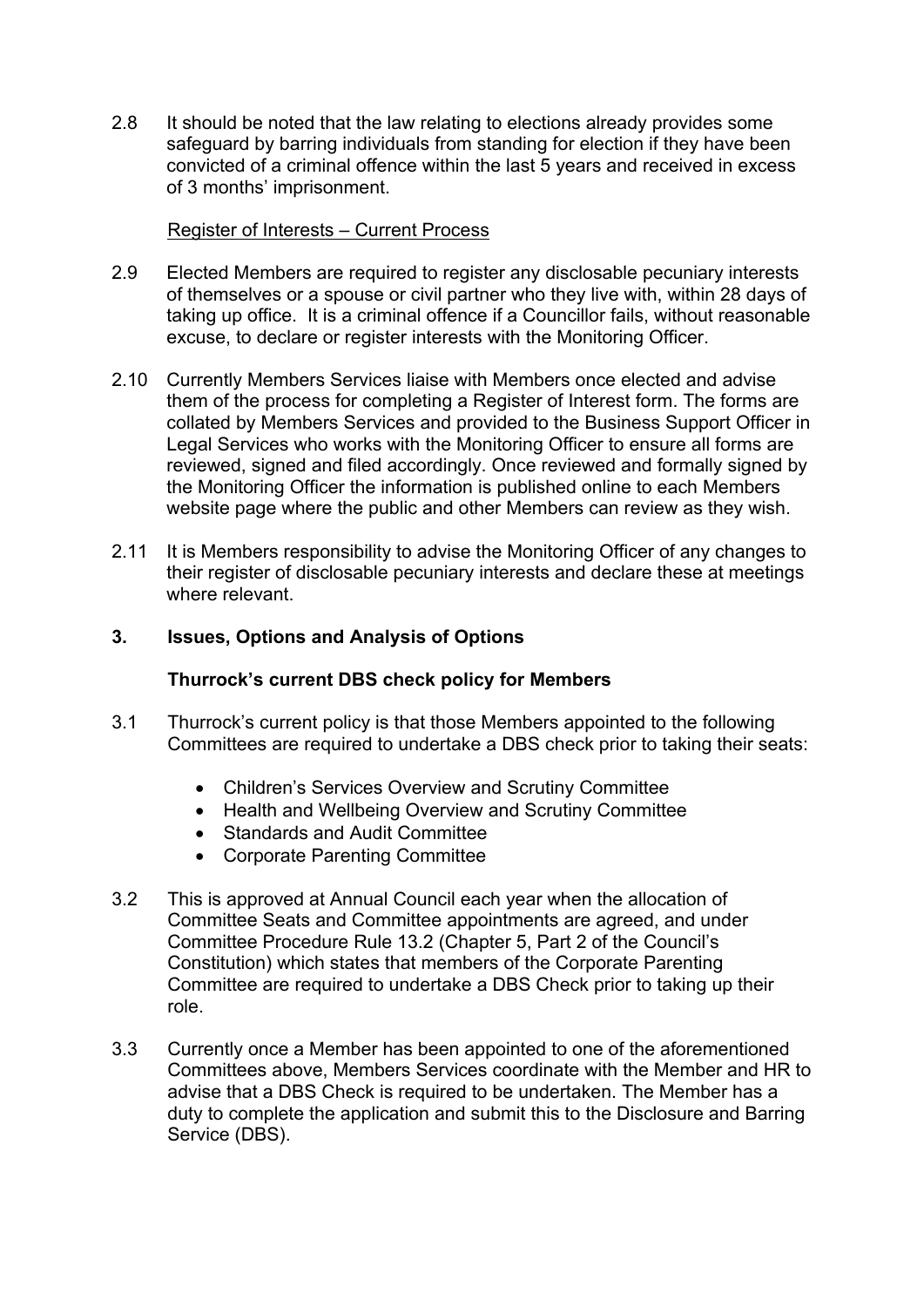- 3.4 Once the check is completed, DBS will send a certificate listing the results to the applicant (the Member). The Member is required to provide this certificate to the HR department, as their employer, who will need to see the results.
- 3.5 The HR department are responsible for advising the Monitoring Officer of any positive result but should also keep the Monitoring Officer fully informed of the number of clear checks received. The Monitoring Officer would be expected to inform the Chief Executive of any positive result to determine an appropriate course of action.
- 3.6 The results of the DBS check are strictly confidential and are maintained within the HR department. In accordance with Section 124 of the Police Act 1997, disclosure information is only passed to the people authorised to receive it in the course of their duties, such as the Monitoring Officer, Chief Executive and other officers as appropriate, such as the Head of HR, OD & Transformation and the Principal Solicitor for Employment & Litigation.
- 3.7 There is currently no formal time period within which this must be completed, however it is expected that DBS checks would be undertaken as soon as practicable after being appointed to the Committee at Annual Council in May so that they can undertake their duties on the Committee when they begin their work for the new municipal year.

### **Presenting the Options**

- 3.8 Councillors have a wide range of responsibilities and take decisions in relation to core services relating to children and adults, for example, the corporate parenting role. These responsibilities may require Councillors to access sensitive information about, or have contact with, children and adults.
- 3.9 Although the duties and responsibilities of Councillors do not fall under the scope of "regulated activity" and Councillors are no longer required to be checked if not undertaking such activity, the Council can still request that DBS checks (excluding a check of the barred lists) be carried out.
- 3.10 There are two levels of DBS checks that can be carried out:
	- Standard DBS checks which show disclose previous cautions, convictions, police reprimands and warnings relating to an individual.
	- Enhanced Checks (without a check of the barred lists) provide the information resulting from a standard DBS check with the addition of relevant police information provided by the local police force. Chief police officers are asked to provide any information which they "reasonably believe to be" "relevant and ought to be included in the [enhanced DBS] certificate", having regard to the purpose for which the certificate is sought.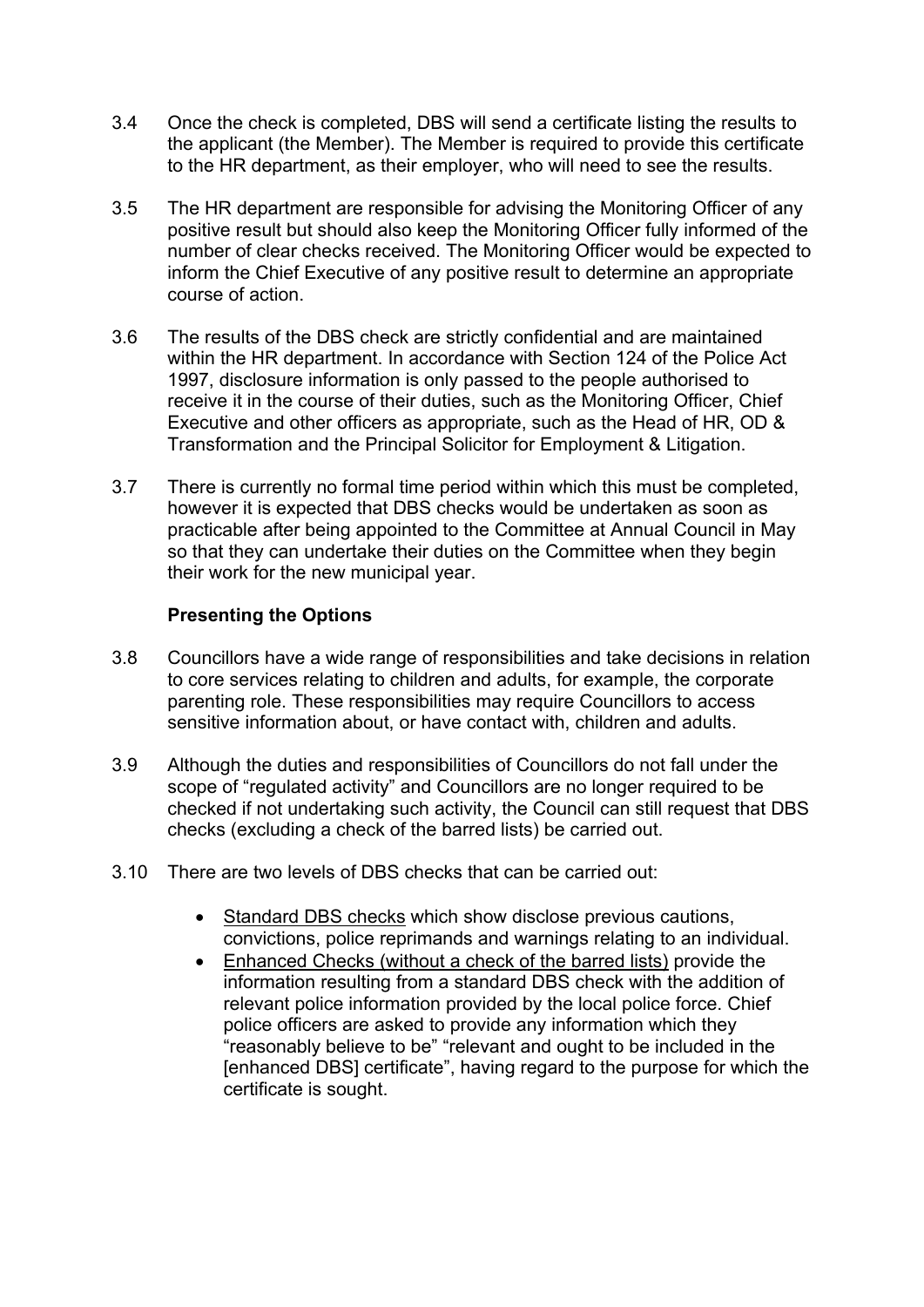- 3.11 To address concerns about proportionality, the Government has introduced legislation to prevent certain minor and old convictions and cautions from being revealed by a DBS check.
- 3.12 The Committee are asked to consider the current approach adopted by Thurrock in regards to Members DBS checks and recommend to the Standards and Audit Committee whether the policy should remain unchanged, or if one of the following options (or alternative) should be adopted.
- 3.13 It is proposed that **Option 1** be the preferred option to recommend to the Standards and Audit Committee for approval in order to improve the DBS check process and strengthen public confidence in Thurrock.

**Option 1**: To carry out enhanced DBS checks for all Councillors and any Co-Opted Members who sit on a Board or Committee that discharges any education or social services function

3.14 This preferred option proposes that the Council as an employer carries out enhanced DBS checks for all Councillors in order to respond proportionately to the risk and reassure the public, and the draft policy attached at **Appendix 1** reflects this. Checks are also proposed for any Co-Opted member serving on a Committee or Board that discharges any education or social services function of the Council, which will include the Children's Services Overview and Scrutiny Committee, Corporate Parenting Committee and the Health Overview and Scrutiny Committee. Under this proposal Co-Opted Members of the Housing Overview and Scrutiny Committee, Planning, Transport and Regeneration Overview and Scrutiny Committee and Standards and Audit Committee would not be required to undergo a DBS check.

The enhanced level DBS certificate is recommended over the standard check as it contains any additional information held by the local police that they reasonably consider to be relevant to the individual's role. This information is useful to determine whether there are concerns under investigation locally which have not resulted in any formal action and any information provided may also help put details of any offence in context.

### **Option 2**: To carry out no DBS checks

3.15 This option would be a change to the current Council Policy position and without any checks taking place it would not be possible to check an individual's background and determine whether an appointment to a particular role may be less suitable for them in light of a relevant disclosure. In order to protect those who are most vulnerable in society it is proposed that this option be rejected; the Council may be open to criticism if it did not take reasonable steps to assess and mitigate the risk.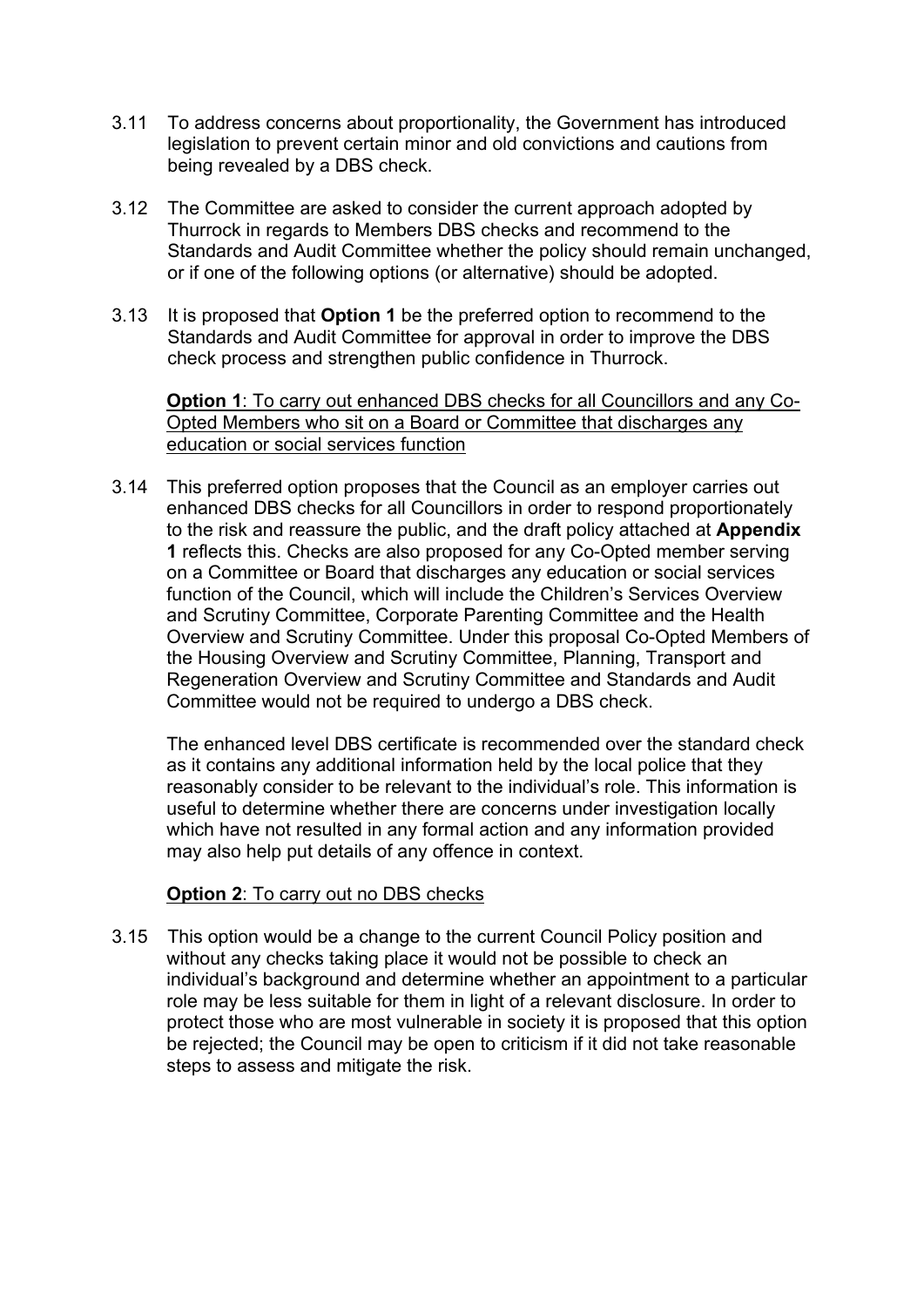# **Option 3:** To carry out standard DBS checks for all Councillors

3.16 Standard checks only reveal basic information concerning any unspent convictions and cautions, police remands and warnings.

# **Option 4**: To carry out enhanced DBS checks with a check of the barred lists

3.17 This option was ruled out because it is not lawful to check the barred lists unless the individual who is being checked is going to undertake a "regulated activity" as amended by the Protection of Freedoms Act. Councillors would not be eligible by virtue only of their position as a Councillor or Co-Opted member.

**Option 5**: To carry out DBS checks in relation to specific roles which have some relationship with services that engage in "regulated activity".

3.18 Committees are responsible for decision taking therefore identifying specific individuals to DBS check would not be appropriate. Since Councillors engage in a variety of functions across the Council it is more appropriate to check all Councillors.

# **4. Reasons for Recommendation**

- 4.1 It is proposed that Option 1 is adopted in light of the changes to the law and the redefined scope of "regulated activity".
- 4.2 Although all Councillors and Co-Opted Members are not required to be DBS checked by virtue of their position (unless involved in "regulated activity"), Councillors are community leaders and work with local communities – including the public, community, voluntary and private sectors – to develop a vision for the local area and to find ways to improve services and quality of life for residents. In this role Councillors are expected to meet and engage with the public and could come into contact with residents – and thereby their families, including children and vulnerable people – in a multitude of situations, including within resident's own homes.
- 4.3 As community leaders and corporate parents, residents would expect Councillors to lead and behave by example and place a great deal of trust in Elected Members by virtue of their position. Therefore it could be argued that if every Member undertook a DBS check this could strengthen public confidence and foster best practice in Thurrock.
- 4.4 The current process for maintaining a record of Members disclosable pecuniary interests is working well. All of Members Register of Interests forms are available online under each Councillor's web page for public view and Members submit amended register of interests forms where appropriate. Thurrock is meeting its statutory obligation.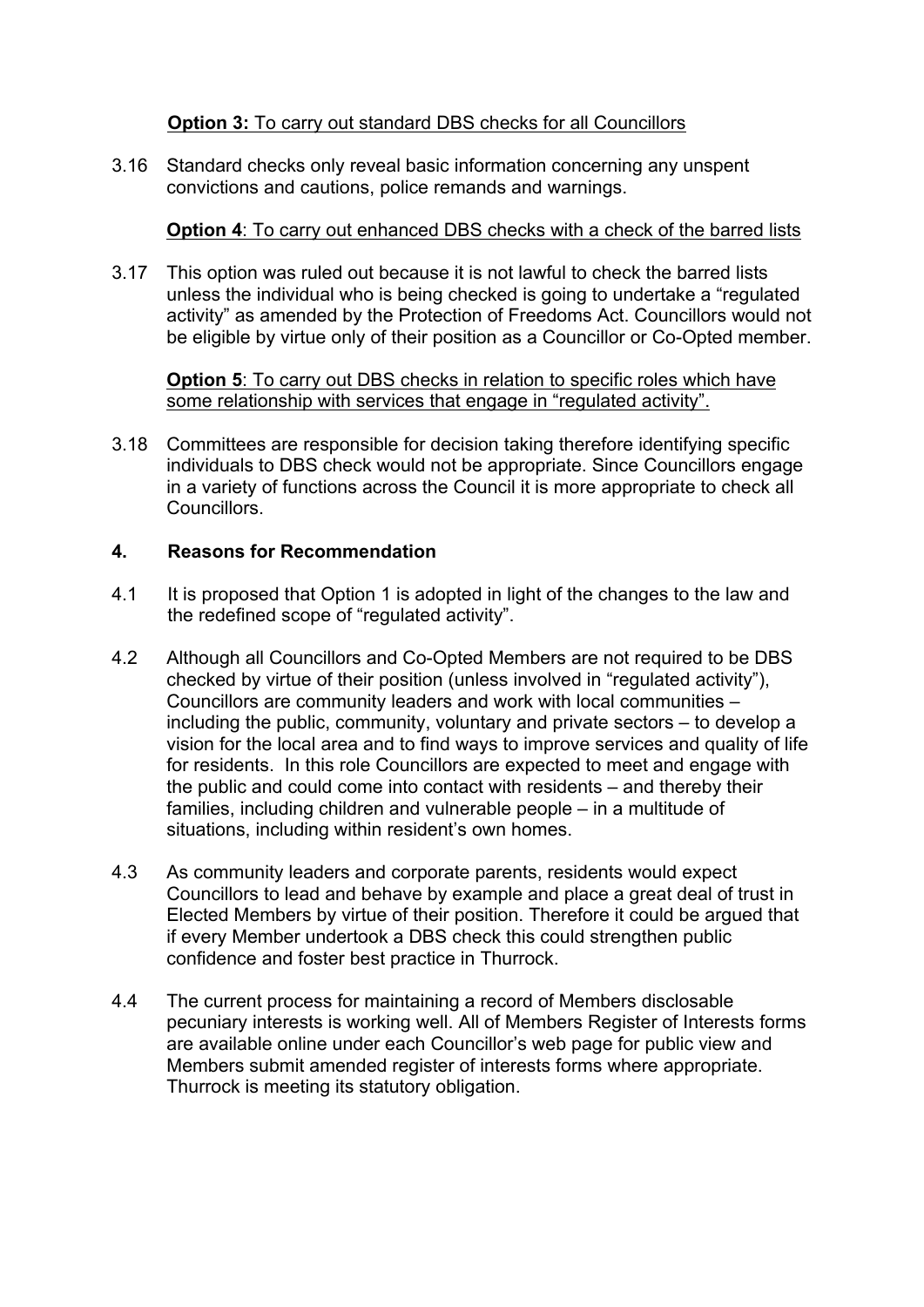# **5. Consultation (including Overview and Scrutiny, if applicable)**

5.1 Not applicable.

### **6. Impact on corporate policies, priorities, performance and community impact**

6.1 This report supports the Council's Corporate Vision, Priorities and the Aim "to become a **confident**, well managed and **influential** council regarded by residents, peers and partners as **ambitious** for the people of Thurrock and totally focused on meeting their current and future **aspirations**."

#### **7. Implications**

#### 7.1 **Financial**

Implications verified by: **Sean Clark**

# **Head of Corporate Finance**

The cost of each enhanced DBS check is £44. Thurrock has 49 Elected Members and 16 Co-Opted Members, 10 of which would be subject to a DBS Check if the Committee recommended Option 1 to the appropriate decision maker for agreement. If it was subsequently agreed, this would cost the Council £2,596. Further ongoing costs would be incurred upon renewal of Councillors DBS checks after the period specified in the policy (suggested as every 4 years) or as and when new Members are elected. As the Co-Opted Members appointed to Committees could change annually this would also incur an additional ongoing cost. This cost would need to be met from the budget within Legal and Democratic Services.

### 7.2 **Legal**

Implications verified by: **David Lawson**

### **Monitoring Officer and Deputy Head of Legal**

The proposed policy complies with the exception to the Rehabilitation of Offenders Act 1974 and with the Disclosure and Barring Service Code of Practice. The Safeguarding Vulnerable Groups Act 2006 has effectively been amended to scale back the number and type of positions/circumstances which should be subject to criminal records checking. The provisions now only relate to those persons who have close and unsupervised contact with vulnerable groups including children. There are specific definitions as to what this means in practice.

The definition of "regulated activity" under the Safeguarding Vulnerable Groups Act has been amended. Previously, the definition specifically included councillors who "discharged functions" relating to the social care of vulnerable adults and children for two or more days in any 30 day period.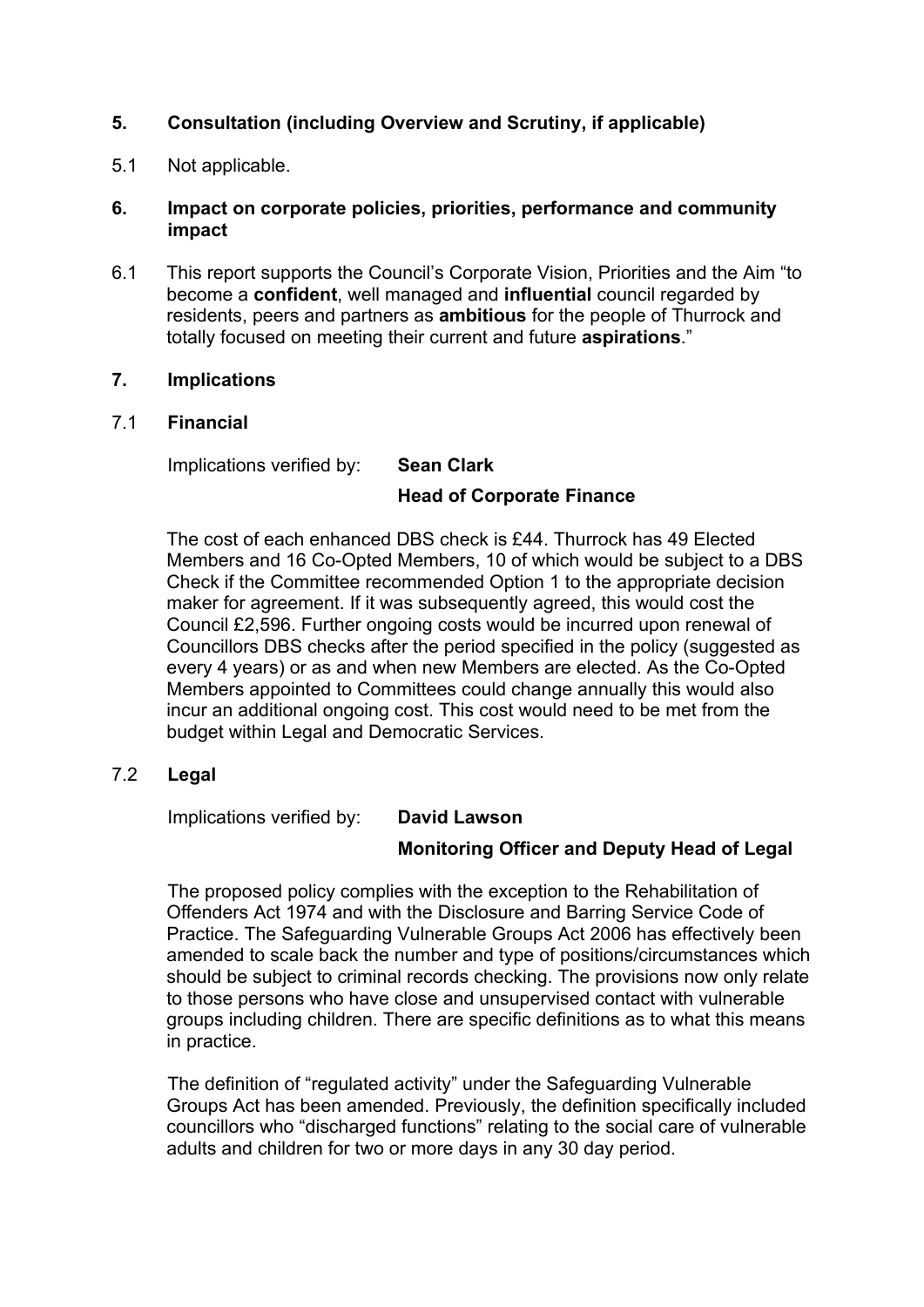This was usually understood to include all members of Cabinet, relevant scrutiny members and those serving on fostering and adoption panels. This definition has been formally repealed. No councillors are now legally required to undergo a criminal records check as part of assessing their suitability for such roles; this is with the exception of councillors who will be involved in Fostering and Adoption panels where criminal checks, including barred list checks, should still be completed.

The definition of "regulated activity" under the Safeguarding Vulnerable Groups Act now only means:

#### *With regard to children:*

Unsupervised activities: teach, train, instruct, care for or supervise children, or provide advice/guidance on well-being, or drive a vehicle only for children – if done regularly; and relevant personal care (even if only done once); registered child-minding and foster carers.

#### *With regard to adults:*

Healthcare professionals providing healthcare or personal care; the provision of social work by social care workers; assistance with cash, bills or shopping or the conduct of their personal affairs; conveying persons because of their age, illness or disability even if only done once.

These definitions are given in more detail in the legislation but it is clear that the emphasis now is on the provision of close personal care and involvement with the individual.

Given this definition, there is now no legal requirement for a criminal records check on Councillors unless it is considered that a person is undertaking any of the activities listed above or will serve on fostering and adoption panels.

While the statutory requirement for automatic councillor checks has been lifted, *some discretion has been left to councils to continue previous arrangements if they wish. The Rehabilitation of Offenders Act regulations have been amended to allow enhanced checks on individuals who were previously covered by the definitions of regulated activity for children and vulnerable adults that were applicable prior to 10 September 2012.*

*This means that the Council may still carry out enhanced checks on any councillors occupying positions which it deems to be "discharging" social services and education functions. The Council can construe this as meaning "all members" on the basis that they may potentially be members or substitutes of such committees or become members of the Cabinet.*